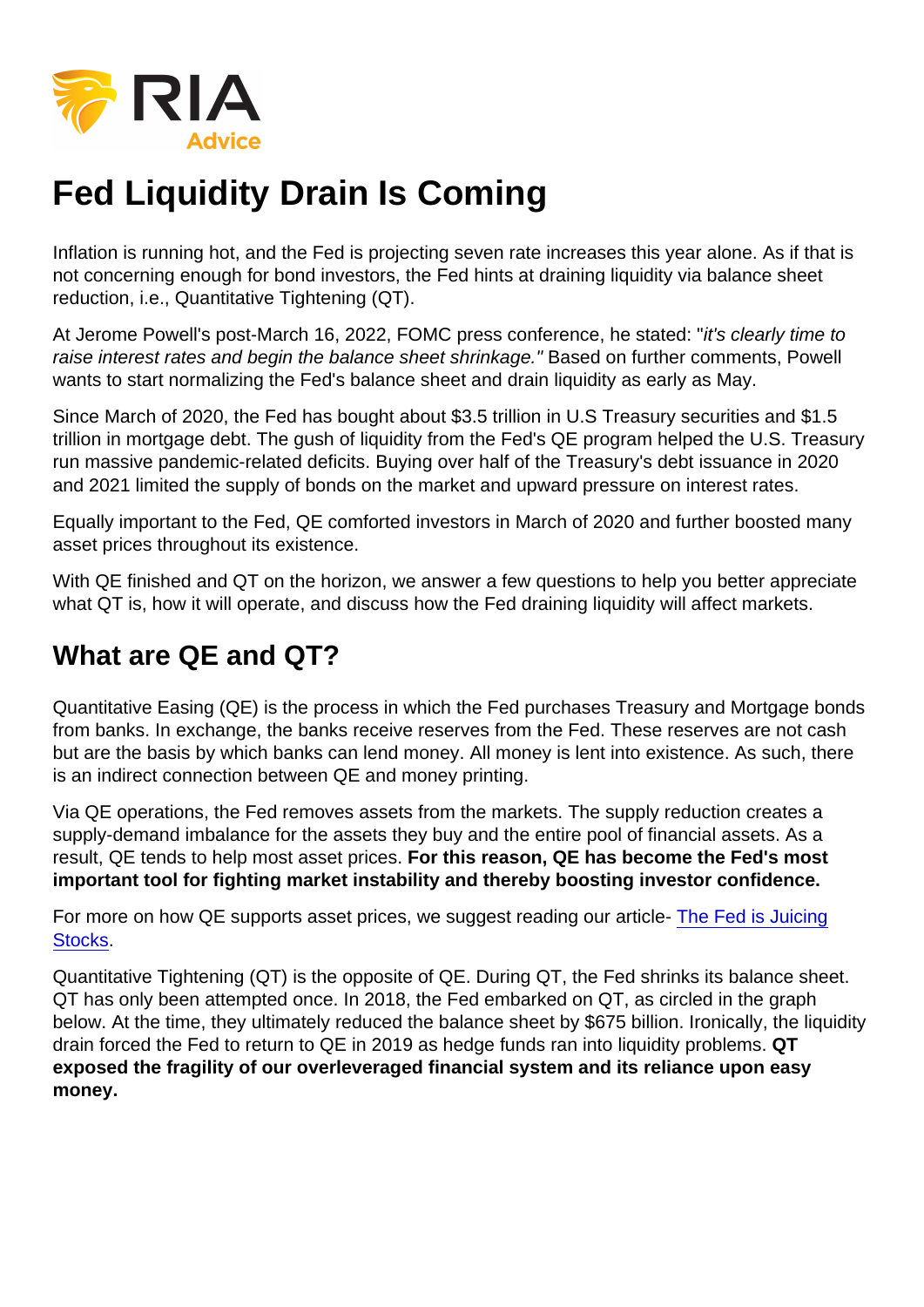## Perspective on QE 4

Before we progress, it's worth providing perspective on how massive the pandemic round of QE (QE4) was compared to prior rounds of QE. Eric Parnell sums it up nicely:

- For example, it took the Fed more than a year to deploy \$300 billion in Treasury purchases as part of QE1. In response to COVID, the Fed purchased \$300 billion in Treasuries in just three days .
- It took the Fed nearly eight months to carry out \$600 billion in Treasury purchases as part of QE2. During the COVID outbreak, the Fed made \$600 billion in Treasury purchases in six days.
- And it took the Fed 22 months to carry out \$1.5 trillion in Treasury purchases as part of QE3, which until COVID was considered the epic QE program. But during COVID, they matched this \$1.5 trillion in Treasury purchases in just over a month .
- And then they continued gobbling up Treasuries at a rate of \$80 billion per month, or nearly \$1 trillion a year, for the next year and a half through late 2021 before FINALLY starting to wind the program down.

# How Much QT Might The Fed Do?

The rectangle in the graph above highlights the massive \$5 trillion increase in the Fed's balance sheet over the last two years. With the Fed Funds rate now on the rise and inflation the number one enemy of the Fed, numerous Fed members have made it clear they want to normalize the Fed's balance sheet.

Does "normalizing" mean they will reduce the \$5 trillion they recently increased it by?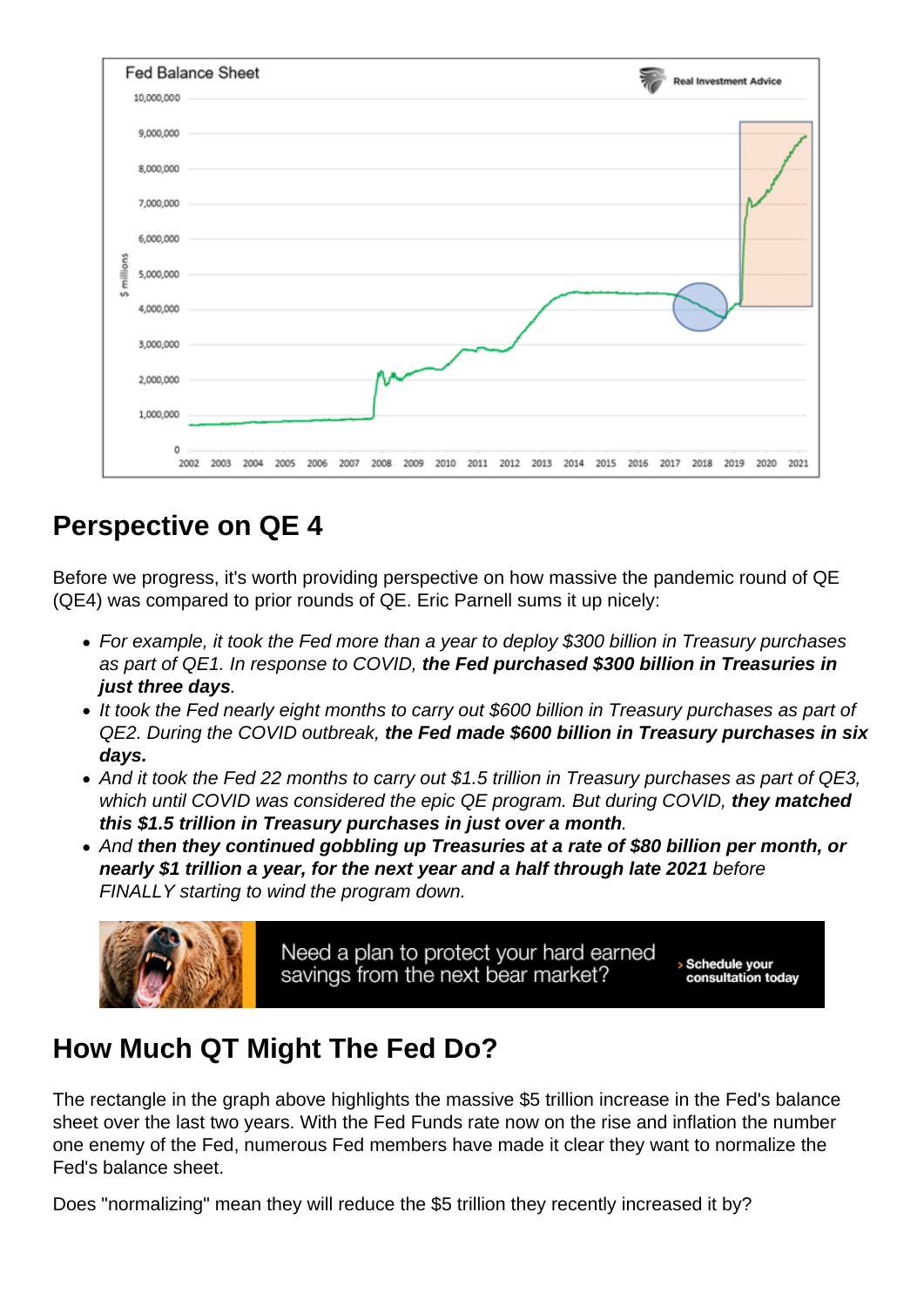To help us guesstimate what normalization entails, we lean on Joseph Wang and his blog Fed Guy. Joseph was a senior trader on the Fed's open market desk responsible for executing QE and QT. As such, he understands the mechanics of QE and QT better than just about anyone else.

In his more recent article [The Great Steepening](https://fedguy.com/the-great-steepening/) he states:

"Chair Powell has sketched out the contours of the upcoming QT program through a series of appearances. He noted at a recent Congressional hearing that it may take around 3 years to normalize the Fed's \$9t balance sheet. The Fed estimates its "normalized" balance sheet based on its perception of the banking system's demand for reserves. A conservative estimate based on the pre-pandemic Fed balance sheet size and taking into account growth in nominal GDP and currency, arrives at a normalized balance sheet of around \$6t. This would imply QT at rate of  $\sim$ \$1t a year, roughly twice the annual pace of the prior QT  $\ldots$ "

# How Will They Do QT?

The Fed has two options to drain liquidity and reduce its balance sheet. It can let bonds mature. It can also sell bonds to the market.

The graph below shows that over half of the Fed's bond holdings mature within four years. The preponderance of shorter maturity bonds allows the Fed to rely on maturation easily. Only 25% of the bonds mature in ten years or more. Also, note the x-axis is missing the years 2033-2035. This is because they do not hold any bonds with those maturities.

Despite many short, dated bonds, the Fed could instead select to sell bonds. Doing so would allow them to manage the yield curve. For instance, if they announced a program to replace all maturing issues with new short-term bonds and instead sell longer-term bonds to help them drain liquidity, longer maturity yields would rise and shorter maturity yields would fall.

Creating a steeper yield curve, as such an action might do, might be advantageous to banks that tend to lend long and borrow short. It would also help the government with lower borrowing rates.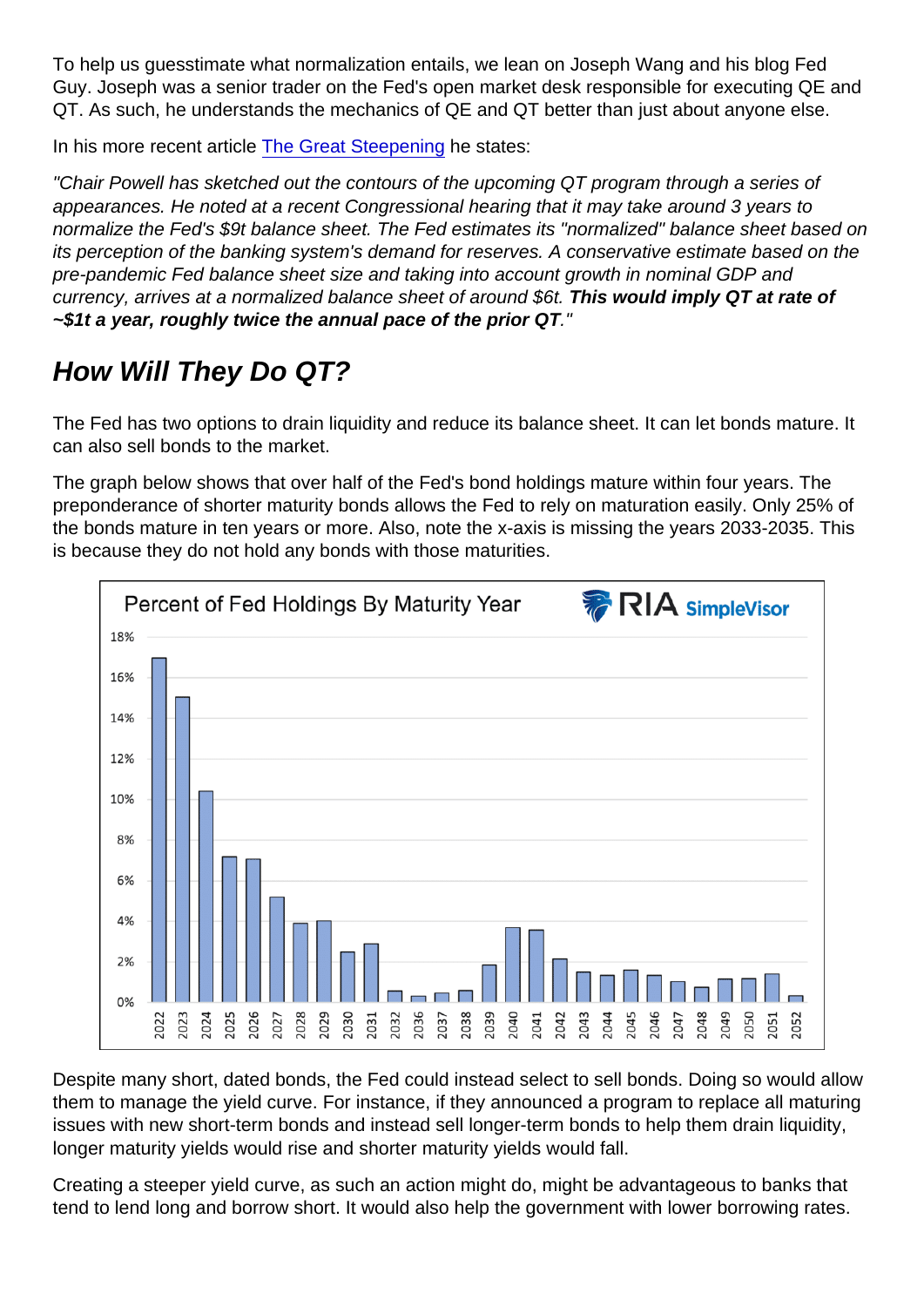The Treasury relies heavily on shorter-term bonds to fund its deficits. As of the end of 2021, over half of the Treasury debt outstanding matures in three years or less.

## The Fed is Limited What It Can Do

Some Fed watchers say the Fed may sell bonds and use QT to affect the yield curve. While we would put nothing past them, the limited number of longer-term bonds they have for sale makes any meaningful yield curve control unlikely.

We think they will avoid selling longer-term bonds. Yields have risen significantly over the past few months. With mortgage rates near 5% and corporate yields rising sharply, the fed will likely want to limit any additional economic harm higher rates will cause.

Can they solely rely on bond maturities to accomplish \$1 trillion a year of QT?

The graph below compares a \$1 trillion QT run rate (\$83.33 bn per month) versus the Fed's bond maturities for the remainder of 2022.

As we show, there are only two months, September, and October, in which the amount of bonds maturing is less than the \$1 trillion run rate. In both cases, the differences are minimal. Also, note that the Fed will have to buy bonds in the remaining months.

For example, in April 2022, \$150 billion in bonds will mature. If the Fed limits balance sheet reduction to \$83 billion, they will have to buy about \$67 billion in bonds.

In 2023, assuming they are still doing QT, there are five months in which they will need to sell bonds. The largest being \$20 billion. That said, purchases in 2022 could easily cover those gaps by 2023.

#### What are the Consequences?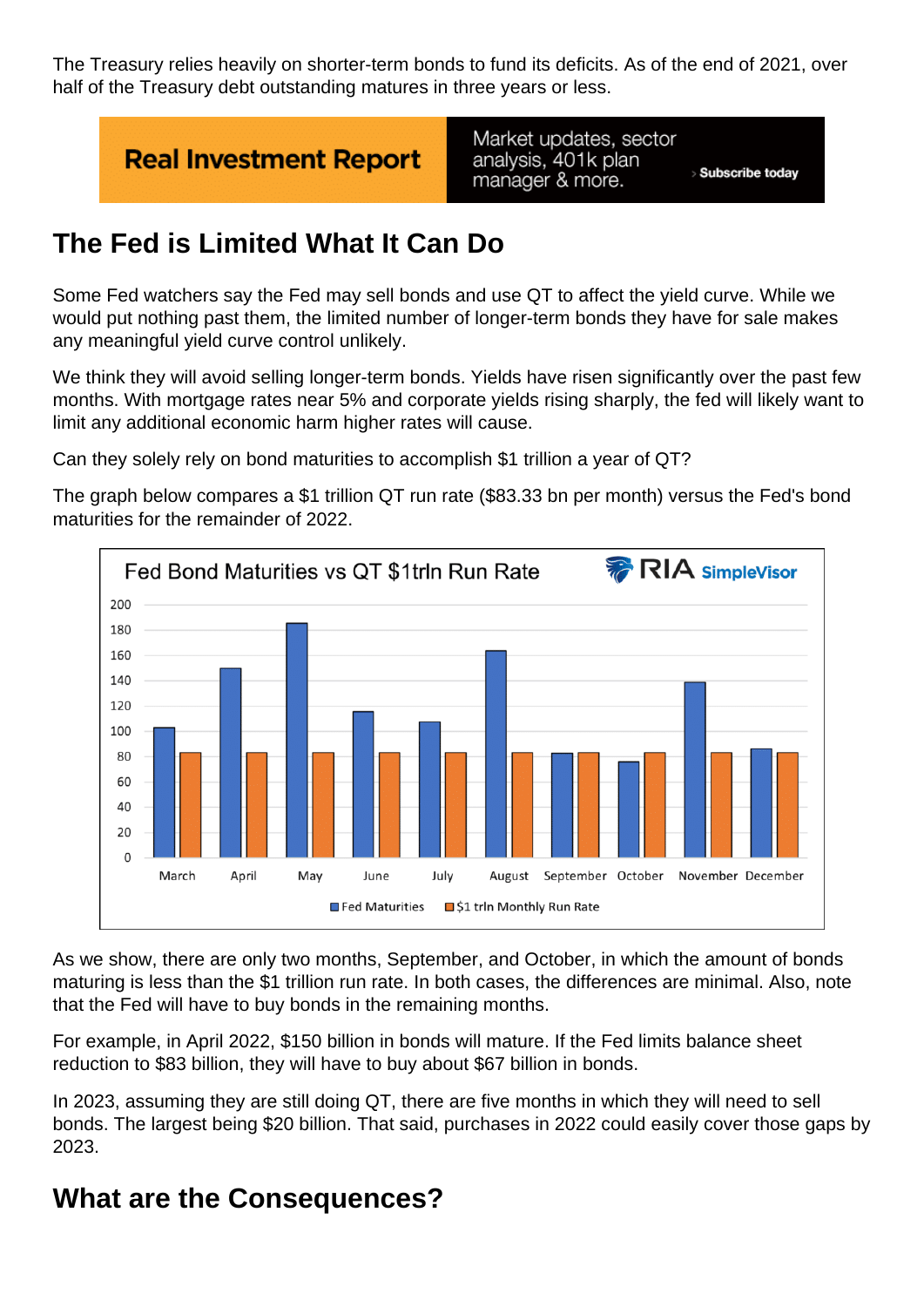The most considerable effect of QT will likely be on Treasury supply and financial markets.

The graph below shows that if the Fed follows a \$1 trillion per year QT path, the net supply of Treasury debt will be significant. The black line plots annual issuance. The orange line subtracts Fed purchases to arrive at a net issuance/supply amount. The net issuance (after Fed purchases) was about \$1.5 trillion during the Pandemic. The Fed absorbed a large portion of the massive fiscal stimulus.

The red dotted line projects the net supply/issuance in the future. Assuming \$1.75 trillion in annual borrowing and \$1 trillion a year of QT, investors will have to absorb \$2.75 trillion of Treasury bonds. That is well above the levels of 2020 and 2021 and nearly 3x the amount in the years before the Pandemic. On its own, such a jump in supply is a recipe for higher yields.

The Fed may want to normalize its balance sheet, but it may not be possible without causing problems in the Treasury market.

QT will also be problematic for many other asset markets. As discussed earlier, removing assets from the global asset pool helped increase asset prices. The extra bonds on the market via the Fed and new Treasury supply require draining liquidity from other assets to fund the U.S. Treasury. Just as QE helped asset prices, QT should equally hurt them.

## Summary

The Fed attempted QT in 2018 in what is generally considered a failed attempt to normalize the balance sheet. As they learned, the markets are too overleveraged to drain enough liquidity to normalize the Fed's balance sheet.

Today, the Fed has grander QT plans despite higher asset valuations than in 2018 and more financial leverage throughout the economy. The odds of the Fed fully normalizing the balance